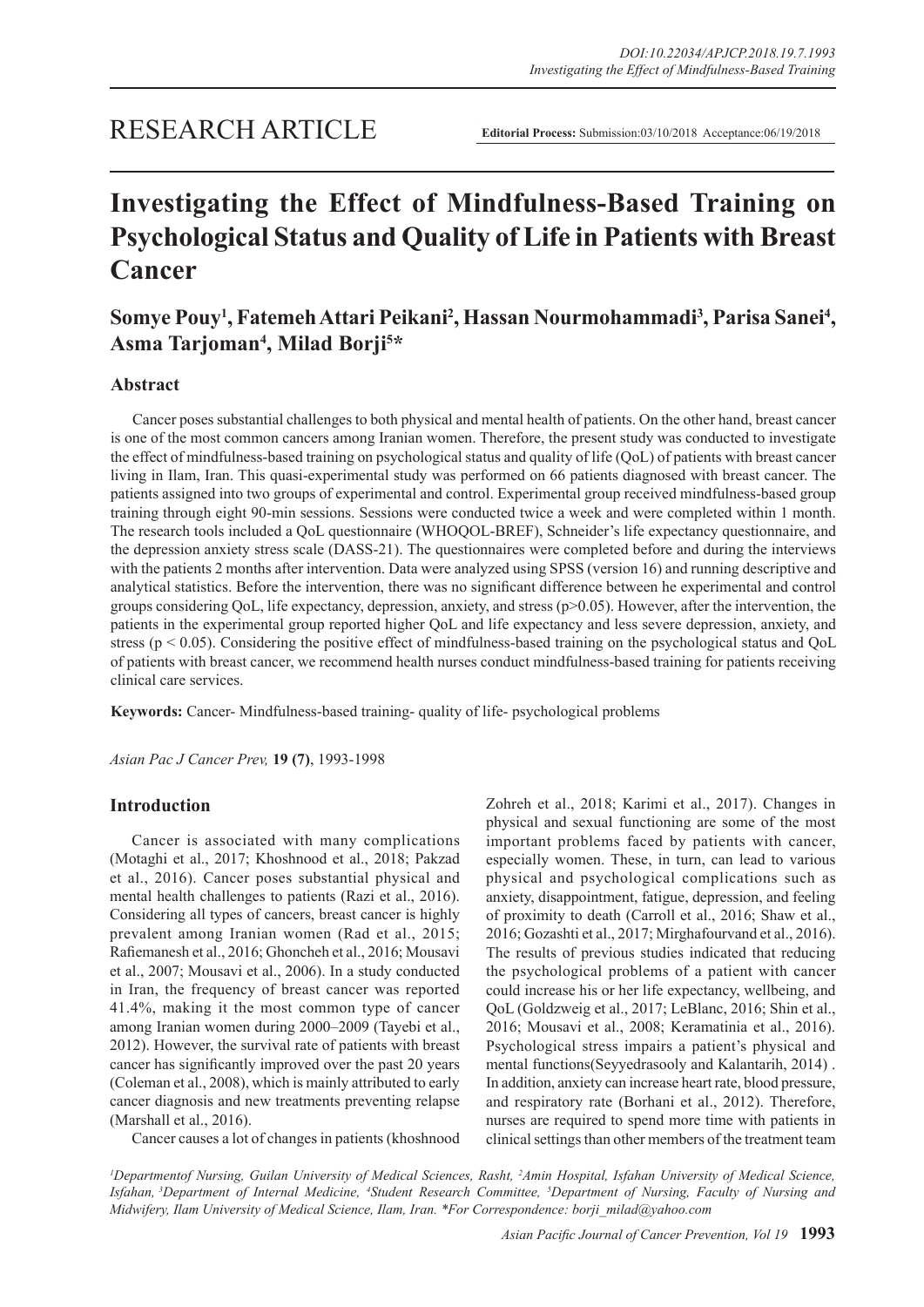#### *Somye Pouy et al*

and they are largely responsible for holistic care (Ghazavi et al., 2016). Nurses should help patients overcome physiological and behavioral disorders (Perry et al., 2012).

Assessing patients' QoL provides nurses with useful information and can improve the quality of health services delivered to patients(Ghadiri and Motaghi, 2016). QoL is a multifaceted and individualized measure of someone's life (Leininger, 1994). According to World Health Organization, a variety of factors determine individual's QoL, such as health, happiness, freedom of action, justice, and absence of oppression. QoL is an important clinical research subject that has been approved in patient's care. T he aims of this study were to compare patients in terms of social, psychological, and family status; to predict disease-related complications; and to evaluate the efficacy of mindfulness-based training in (Ghaheri et al., 2016). Moreover, another important variable greatly affecting health is anxiety (Valizadeh et al., 2016).

Mindfulness-based stress reduction (MBSR), a form of cognitive-behavioral therapy (CBT), is based on an individual's cognition, beliefs, and behaviors. The goal of CBT is to change patient's way of thinking and beliefs and replace his/her misconceptions about physical symptoms with facts in order to improve mental and physical functions (El-Salhy, 2015, Lackner et al., 2008). Mindfulness-based cognitive therapy is another form of CBT that combines MBSR (Kabat-Zinn) with Beck's CBT, a group therapy used for people with histories of depression and vulnerability. Although the goal of this approach is to prevent the relapse of depression during recovery, its effectiveness in other disorders such as eating disorders, anxiety disorders, various physical disorders, and post-traumatic stress disorder is confirmed (Fatemeh and Yousef, 2016; Hayes, 2002).

MBSR facilitates a decentralizing view of one's own thoughts and teaches people to observe their thoughts and feelings without judgment, seeing them as simple mental events that come and go, instead of considering them as an extension of oneself or a reflection of reality. When used correctly, this approach can prevent negative thoughts from occurring in a pattern of rumination, which can be an effective step for patient comfort (Masumian et al., 2013; Hofmann and Gómez, 2017). Mindfulnessbased interventions that seek to reduce psychological symptoms and increase QoL are increasingly used as both mental and physical health treatments. There is abundant evidence in the existing literature indicating that MBSR exerts positive effects on a variety of psychological states including worry, rumination, anxiety, pain, general distress, and depression (Masumian et al., 2013; Hopwood and Schutte, 2017; Zhang et al., 2018). Therefore, the present study was conducted to determine the effect of mindfulness-based training on the psychological problems and QoL of patients with breast cancer living in Ilam, Iran.

#### **Materials and Methods**

This quasi-experimental study focused on patients with breast cancer living in Ilam,Iran, assigning them into experimental and control groups. Sample size was determined according to previous studies, considering 60 patients with breast cancer. However, 70 patients (to account for likely attrition) were randomly selected and assigned into one of two (experimental and control) groups. Each group included 35 patients. First, the researcher set the table numbers by default, and then patients were asked to randomly select a number from 1 to 70, and those patients who chose an odd number were put in the experimental group and those who chose an even number were included in the control group. Inclusion criteria were as follows: minimum of 6 months of history of diagnosed breast cancer , no diagnosed psychological disorders, nometastatic disease , ability to communicate verbally, and residing in Ilam. Patients were informed that they were free to withdraw from the study at any time for any reason. Exclusion criteria included absence at >2 intervention sessions, emergence of any crisis during the intervention for the patient (such as the death of relatives, etc.), use of psychiatric medications, simultaneous participation in other educational interventions, metastatic disease, and treatments, other than chemotherapy, such as hormone therapy and radiotherapy. Three patients in the experimental group left the study because they were unwilling to continue the study and one patient in the control group withdraw from the study because of her relative's death. Data analyses were performed with 32 patients in the experimental group and 34 in the control group.

Data were gathered using WHOQOL-BREF questionnaire (Group, 1998), Schneider's life expectancy questionnaire, and the depression anxiety stress scale (DASS-21) (Fayers and Bottomley, 2002). The questionnaires were completed.. during patients' interviews... The WHOQOL-BREF questionnaire has 26 items and consists of four sections; namely physical health (7 items), mental health (6 items), social relationships (3 items), and environmental health (8 items). The first two questions assess global health status and general QoL (Group, 1998). Schneider's life expectancy questionnaire includes 12 items. It is scored using a 5-point Likert scale as follows: completely agree [5], agree [4], have no idea [3], disagree [2], and completely disagree [1]. The scoring method is reverse for items of 3, 7, and 11. The total score ranges from 12 up to 60 (Connor and Davidson, 2003; Bagheri Zanjani Asl Monfared and Entesar Foumany, 2016). The third tool, DASS-21, has 21 items and measures the severity of depression symptoms (7 items), anxiety (7 items), and stress (7 items), and it is scored from 0 to 3 (Shohani et al., 2018).

The experimental group received eight 90-min mindfulness-based group training sessions twice a week. There were seven patients in each group, for a total of five groups. The intervention lasted for 1 month. The materials given to the patients in the experimental group are summarized in Table 1 (Fatemeh and Yousef, 2016; Masumian et al., 2013). Following one month intervention, each patient was given the researcher's number and was encouraged to contact the researcher if she/he had any question. The researcher completed the questionnaires by interviewing patients after 2 months following the intervention. The control group only received routine care, but in order to comply with the ethics of research,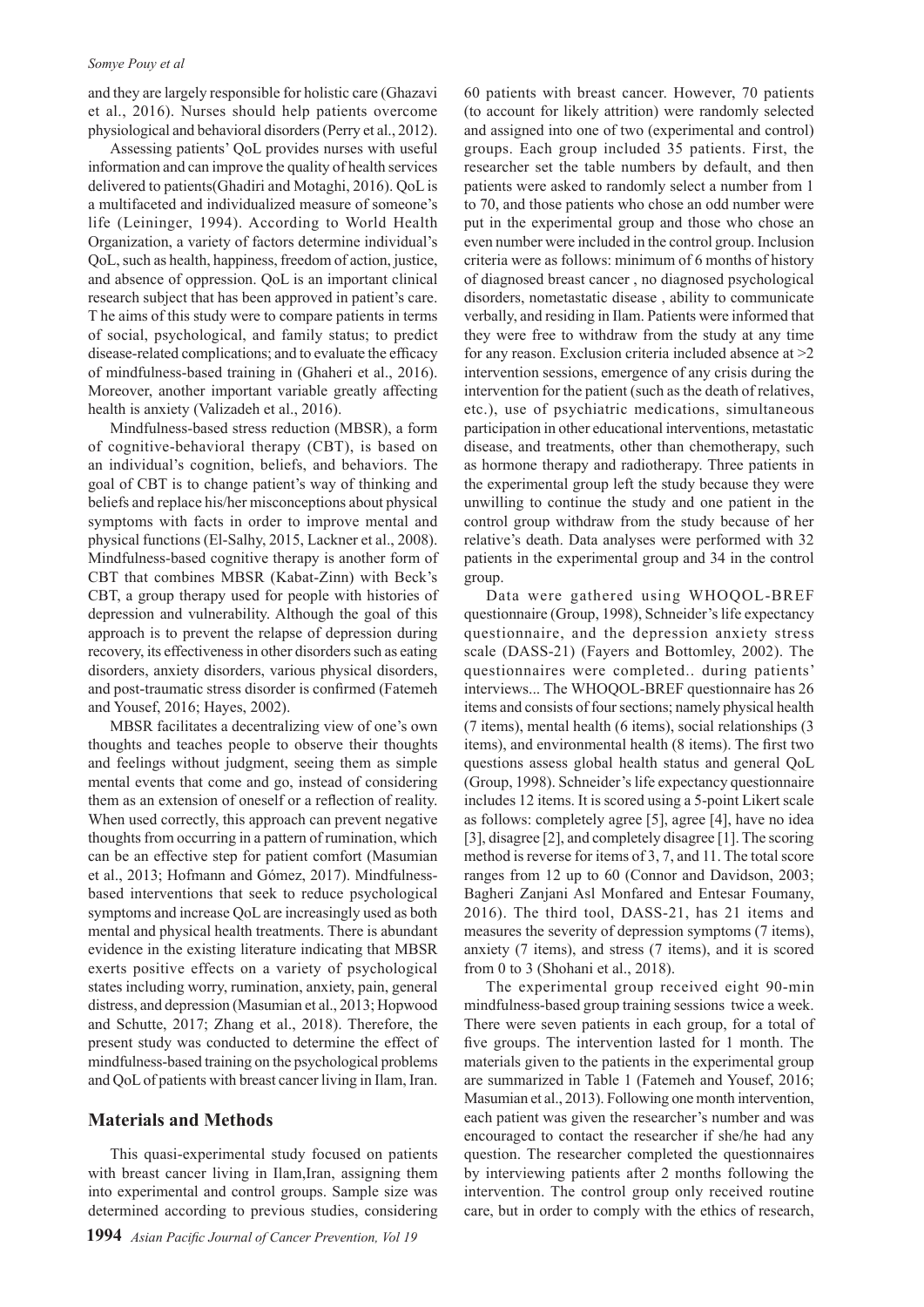the control group received the same educational package as the experimental group after the study. However, the control group did not participate in group mindfulnessbased training sessions. The Ilam University of Medical Sciences institutional Review Board approved this study (with the ethics code of Ir.medilam.rec.1396.129),which was carried out in accordance with the Declaration of Helsinki . Data were analyzed using SPSS (version16) and running descriptive and analytical statistics.

#### **Results**

According to Table 2, there was no significant difference between two groups in terms of demographic characteristics (P>0.05).

According to Table 3, there was no significant difference between the quality of life and the psychological status (life expectancy, depression, anxiety and stress) before the intervention . However, patients in the test

Table 1. Stages of MBSR for Patients with Breast Cancer

| Session | Content                             | <b>Discussions</b>                                                                                                                                                                                                                                                                                                                                                                                        |
|---------|-------------------------------------|-----------------------------------------------------------------------------------------------------------------------------------------------------------------------------------------------------------------------------------------------------------------------------------------------------------------------------------------------------------------------------------------------------------|
| 1st     | Automatic<br>guidance               | Communicating with the patient and conceptualizing, providing explanations on cancer and the<br>importance and applicability of mindfulness-based therapy, discussing about automatic guidance<br>system, and giving assignments to the patients.                                                                                                                                                         |
| 2nd     | Facing the<br>obstacles             | Reviewing the assignments and previous session lessons, exercising the body examination,<br>practicing and discussing the body examination exercise, practicing meditation techniques,<br>practicing mindfulness breathing meditation technique with the patients, and giving assignments<br>to the patients.                                                                                             |
| 3rd     | Presence<br>of mind by<br>breathing | Reviewing the assignments and previous session lessons, practicing sitting meditations and taking<br>feedback from patients, doing 3-min breathing exercises, and giving assignments to the patients.                                                                                                                                                                                                     |
| 4th     | Staying at the<br>present moment    | Reviewing the assignments and lessons of the previous session, doing 5-min exercises of seeing or<br>hearing, rehearsing mindfulness breathing meditation and body examination by the patients, and<br>giving assignments to the patients.                                                                                                                                                                |
| 5th     | The permission<br>of presence       | Reviewing the assignments and lessons learned in the previous session; doing breathing exercises;<br>presenting sitting meditation on the subject of "mindfulness about breathing, body, sounds, and<br>thoughts"; explanations about stress and its relation to pain; awareness of pleasant and unpleasant<br>events on feelings, thoughts, and physical senses; and giving assignments to the patients. |
| 6th     | Thoughts are<br>not realities       | Reviewing the assignments and lessons learned from the previous session, performing conscious<br>yoga exercises, discussing different ways of looking at the thoughts or substitute thoughts, sitting<br>for meditation, and giving assignments to the patients.                                                                                                                                          |
| 7th     | Self-care                           | Reviewing the assignments and lessons learned from the previous session; assessing sleep hygiene,<br>QoL, and mental health; preparing a list of enjoyable activities; and giving assignments to the<br>patients                                                                                                                                                                                          |
| 8th     | Accepting and<br>change             | Reviewing the assignments and lessons learned from the previous session, exercising body<br>examination, summarizing the content of previous sessions, and discussing programs and continuing<br>exercises.                                                                                                                                                                                               |

Table 2. Demographic Information of Patients with Breast Cancer in the Two Study Groups

| Variable               |                           |                   | Group             | p-value |
|------------------------|---------------------------|-------------------|-------------------|---------|
|                        |                           | experimental      | Control           |         |
| Married                | Maritl status             | 16(50)            | 19(55.9)          | 0.63    |
|                        | Widow                     | 16(50)            | 15(44.1)          |         |
| <b>Education</b> level | Illiterate                | 16(50)            | 15(44.1)          | 0.48    |
|                        | Diploma                   | 14(43.8)          | 15(44.1)          |         |
|                        | Collegiate                | 2(6.3)            | 4(11.8)           |         |
| Annual icome           | Less than 500 thousand    | 8(25)             | 9(26.5)           | 0.71    |
|                        | Between 500 and 1 million | 24(75)            | 23(67.6)          |         |
|                        | Between 1 and 2 million   | 0(0)              | 2(5.9)            |         |
| Housewife              | Housewife                 | 32(100)           | 33(97.1)          | 0.33    |
|                        | Employee                  | 0(0)              | 1(2.9)            |         |
| number of children     | $0 - 3$                   | 3(9.4)            | 2(5.9)            | 0.94    |
| $4-J$ un               | $4 - 6$                   | 16(50)            | 19(55.9)          |         |
|                        | More 6                    | 13(40.6)          | 13(38.2)          |         |
| Age (Mean $(SD)$ )     |                           | $52.12 \pm 11.07$ | $56.14 \pm 11.04$ | 0.14    |

*Asian Pacific Journal of Cancer Prevention, Vol 19* **1995**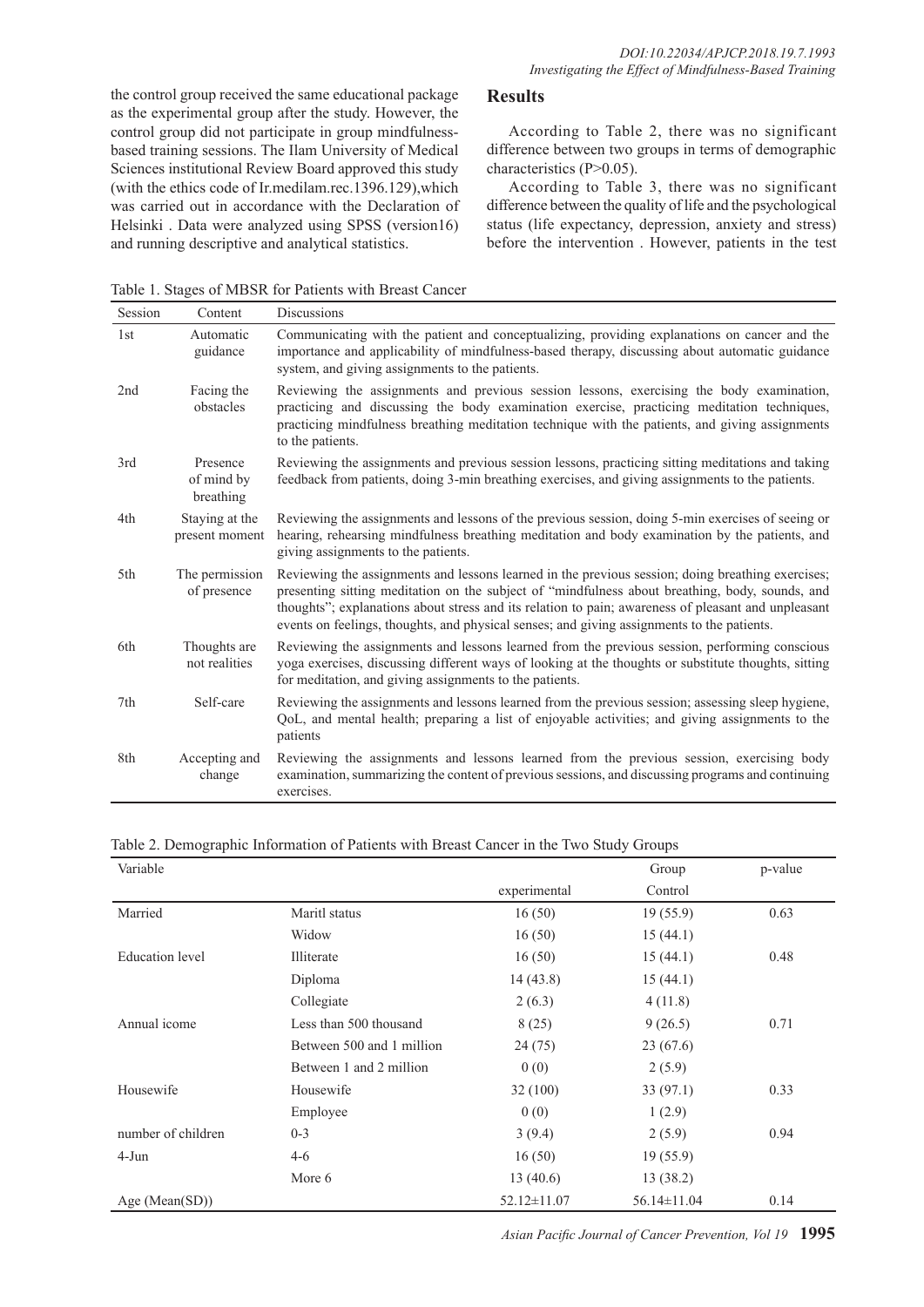Table 3. Comparison of Quality of Life and Psychological Problems of Patients before and after the Intervention

| Variable        |               | experimental      | Control          | P-value |
|-----------------|---------------|-------------------|------------------|---------|
|                 |               | Mean (SD)         | Mean (SD)        |         |
| Quality of Life | <b>Before</b> | $33.43 \pm 7.40$  | $30.58 \pm 8.62$ | 0.15    |
|                 | After         | $47.53 \pm 10.77$ | $30.97 \pm 9.88$ | 0.001   |
|                 | p-value       | 0.001             | 0.69             |         |
| Life expectancy | Before        | $22.15 \pm 10.39$ | $21.94\pm9.48$   | 0.93    |
|                 | After         | $31.71 \pm 10.21$ | $22.64\pm9.37$   | 0.001   |
|                 | p-value       | 0.001             | 0.15             |         |
| Depression      | Before        | $15.53 \pm 2.65$  | $15.79 \pm 3.19$ | 0.73    |
|                 | After         | $11.84 \pm 3.81$  | $15.20 \pm 3.55$ | 0.001   |
|                 | p-value       | 0.001             | 0.16             |         |
| Anxiety         | <b>Before</b> | $16.18 \pm 1.82$  | $15.82 \pm 2.58$ | 0.51    |
|                 | After         | $12.78 \pm 3.01$  | $15.55 \pm 2.84$ | 0.001   |
|                 | p-value       | 0.001             | 0.17             |         |
| <b>Stress</b>   | Before        | $16.09 \pm 2.87$  | $16.52 \pm 2.67$ | 0.52    |
|                 | After         | $13.53 \pm 2.78$  | $15.67 \pm 2.70$ | 0.001   |
|                 | p-value       | 0.001             | 0.07             |         |
|                 |               |                   |                  |         |

group had higher quality of life and higher life expectancy after the intervention... In addition, the patients in the test group had significantly lower depression, anxiety, and stress after the intervention.

#### **Discussion**

The use of non-prescriptive techniques may have a significant effect on QoL and psychological status in patients with breast cancer (Rahmani et al., 2014). Implementation of the MBSR technique increased QoL and life expectancy in patients with breast cancer and reduced depression, anxiety, and stress. Prior studies examined the effect of the MBSR technique on the health status of patients with and without cancer. The results of these studies are comparable to those of our study.

Johns et al., (2015) studied the effect of the MBSR technique on reducing fatigue in cancer survivors. Their findings showed that sleep quality increased and stress, fatigue, and depression significantly decreased in the experimental group after implementing the intervention. Lengacher et al., (2015) implemented 12 weeks of MBSR and found improved sleep quality in patients with breast cancer. Würtzen et al., (2015) examined the effect of MBSR on distress, somatic symptoms, spiritual wellbeing, and mindfulness in women with breast cancer. They followed up patients for 6 and 12 months and found that implementation of the MBSR technique improved the somatic symptoms of the patients after 6 months; however, no significant effects were observed after 12 months. Patients' distress decreased and mindfulness improved 6 and 12 months after the intervention. However, no significant difference was observed considering spiritual wellbeing of patients with breast cancer during the follow-up, suggesting that it is better to use spiritual wellbeing promotion techniques to improve the spiritual health of patients.

Bakhshani et al., (2016) used MBSR technique to

improve QoL and perceived pain severity in patients with chronic headaches. In their study, implementation of 8 weeks of MBSR improved perceived pain severity and QoL, which is consistent with the results of the present study. Smith et al., (2015) found that MBSR could reduce anxiety and elevate QoL of inner-city residents. Kolahkaj and Zargar, (2015) used MBSR technique for managing stress, anxiety, and depression in women with multiple sclerosis and found that this technique reduced the severity of all measured complications. These results were consistent with the results of the present study considering the efficacy of this technique in reducing the psychological problems faced by patients with breast cancer.

One of the limitations of this research was the self-reporting nature of variables examined in this study, which hurt the accuracy of gathered information on the researcher. Therefore, it is suggested that additional studies be done to examine the health status of patients throughphysical variables.

#### **Acknowledgments**

This article was induced from a research project conducted in Ilam University of Medical Sciences (Ir.medilam.rec.1396.129). The researchers are grateful for the financial support from this university.

#### **References**

- Bagheri Zanjani AM, Entesar F (2016). The effectiveness of group based hope-therapy on increasing resilience and hope in life expectancy in patients with breast cancer. *JHPM*, **5**, 56-62.
- Bakhshani NM, Amirani A, Amirifard H, Shahrakipoor M (2016). The effectiveness of mindfulness-based stress reduction on perceived pain intensity and quality of life in patients with chronic headache. *Glob J Health Sci*, **8**, 142.
- Borhani F, Bagherian S, Abaszadeh A, et al (2012). Correlation between anxiety and pain due to intravenous catheters in children with thalassemia. *Sci J Iran Blood Transfus Org*, **9**, 25.
- Carroll AJ, Baron SR, Carroll RA (2016). Couple-based treatment for sexual problems following breast cancer: A review and synthesis of the literature. *Support Care Cancer*, **24**, 3651-9.
- Coleman MP, Quaresma M, Berrino F, et al (2008). Cancer survival in five continents: a worldwide population-based study (CONCORD). *Lancet Oncol*, **9**, 730-6.
- Connor KM, Davidson JR (2003). Development of a new resilience scale: The connor-davidson resilience scale (CD-RISC). *Depress Anxiety*, **18**, 76-82.
- El-Salhy M (2015). Recent developments in the pathophysiology of irritable bowel syndrome. *World J Gastroenterol*, **21**, 7621.
- Fatemeh H, Yousef G (2016). Effectiveness of group Mindfulness Based Stress Reduction consultation of severity of physical symptoms in women with irritable bowel syndrome. *Med Surg Nurs J*, **5**, 32-9.
- Fayers P, Bottomley A (2002). Quality of life research within the EORTC-the EORTC QLQ-C30. *Eur J Cancer*, **38**, 125-33.
- Ghadiri M, Motaghi M (2016). Homeopathy impact on physical health aspects of quality of life of patients with chronic headache in Isfahan in 2015. *Biomed Pharmacol J*, **9**, 269-74.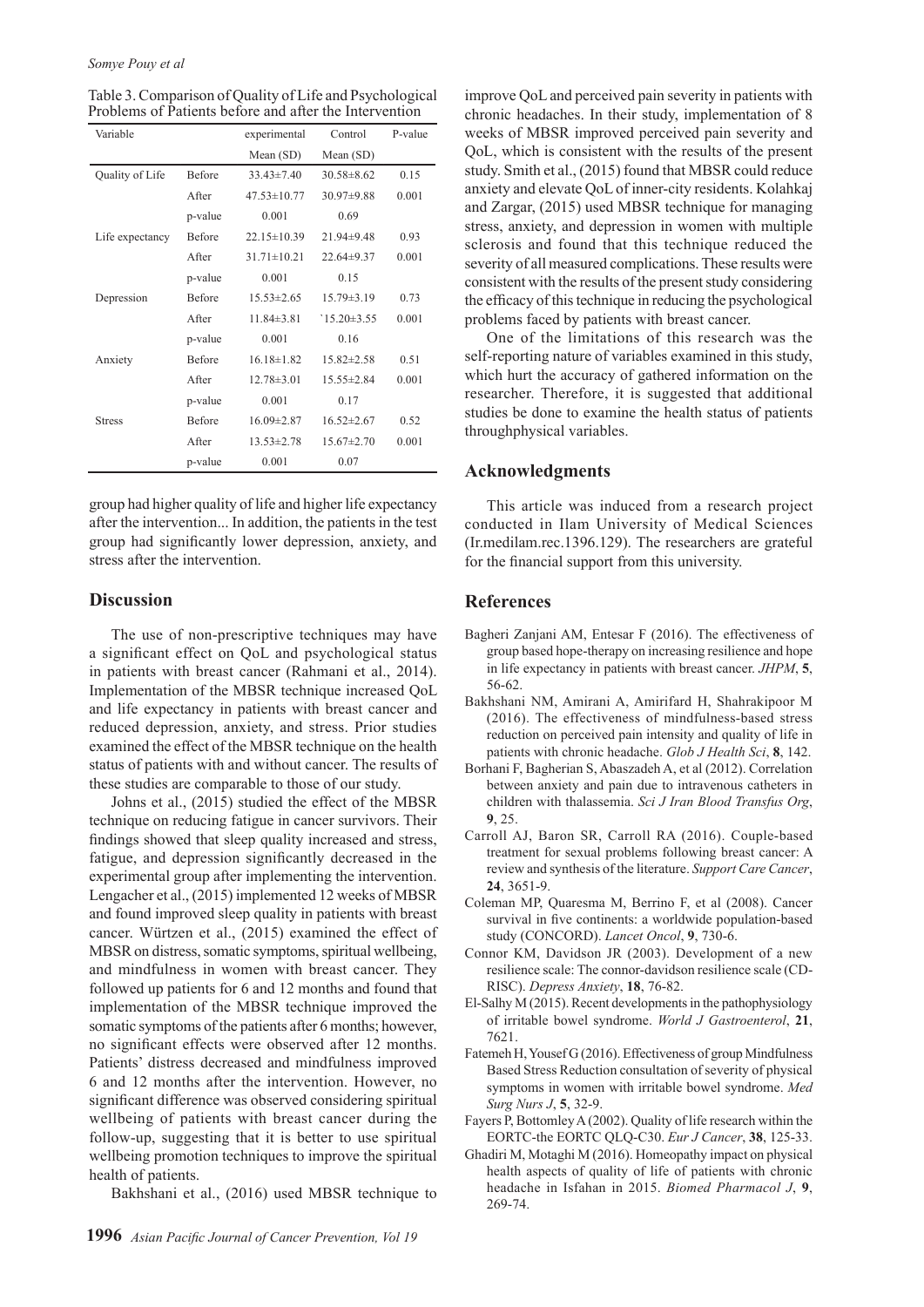#### *DOI:10.22034/APJCP.2018.19.7.1993 Investigating the Effect of Mindfulness-Based Training*

- Ghaheri A, Shojaei Shahrokhabadi M, Zayeri F, Maroufizadeh S, Karimi M (2016). Relationship among life satisfaction, anxiety and fertility quality of life in women. *Koomesh*, **17**, 957-65.
- Ghazavi A, Pouraboli B, Sabzevari S, Mirzaei M (2016). Evaluation of the effects of foot reflexology massage on vital signs and chemotherapy-induced anxiety in children with leukemia. *Med Surg Nurs J*, **4**, 41-8.
- Ghoncheh M, Momenimovahed Z, Salehiniya, H (2016). Epidemiology, incidence and mortality of breast cancer in Asia. *Asian Pac J Cancer Prev*, **17**, 47-52.
- Goldzweig G, Baider L, Andritsch E, Pfeffer R, Rottenberg Y (2017). A dialogue of depression and hope: elderly patients diagnosed with cancer and their spousal caregivers. *J Cancer Edu*, **32**, 549-55.
- Gozashti MA, Daboui P, Moradi S (2017). Effectiveness of group poetry therapy in reducing psychological problems and improving quality of life in patients with breast cancer. *J Mazandaran Univ Med Sci*, **26**, 98-107.
- Group W (1998). Development of the World Health Organization WHOQOL-BREF quality of life assessment. *Psychol Med*, **28**, 551-8.
- Hayes SC (2002) Acceptance, mindfulness, and science. *Clin Psychol Sci Pract*, **9**, 101-6.
- Hemati Z, Kiani D (2015). The comparison of perceived stress in idiopathic thrombocytopenic purpura patients referred to Seyed Al-Shohada Hospital with healthy people in Isfahan, Iran, 2013. *Int J Hematol Oncol Stem Cell Res*, **9**, 67.
- Hofmann SG, Gómez A F (2017). Mindfulness-based interventions for anxiety and depression. *Psychiatric Clin*, **40**, 739-49.
- Hopwood TL, Schutte NS (2017). A meta-analytic investigation of the impact of mindfulness-based interventions on post traumatic stress. *Clin psychol Rev*, **57**, 12-20.
- Johns SA, Brown LF, Beck-Coon K, et al (2015). Randomized controlled pilot study of mindfulness-based stress reduction for persistently fatigued cancer survivors. *Psychooncology*, **24**, 885-93.
- Karimi S, Makhsosi BR, Seyedi-Andi SJ, et al (2017). Surveying the effect of a self-care education program on severity of nausea and emesis in colorectal cancer patients under chemotherapy. *J Multidiscip Healthc*, **10**, 301-7.
- Keramatinia A, Hassanipour S, Nazarzadeh M, et al (2016). Correlation between nitrogen dioxide as an air pollution indicator and breast cancer: a systematic review and meta-analysis. *Asian Pac J Cancer Prev*, **17**, 419-24.
- Khoshnood Z, Iranmanesh S, Rayyani M, Dehghan M (2018). Getting out or remaining in the cage of inauthentic self: The meaning of existential challenges in patients' with cancer. *Indian J Palliat Care*, **24**, 131.
- khoshnood Z, Iranmanesh S, Rayyani M, Mahlegha D (2018). Body- Mind healing strategies in patients with Cancer. *Asian Pac J Cancer Prev*, In Press.
- Kolahkaj B, Zargar F (2015). Effect of mindfulness-based stress reduction on anxiety, depression and stress in women with multiple sclerosis. *Nurs Midwifery Stud*, **4**.
- Lackner JM, Jaccard J, Krasner SS, et al (2008). Self-administered cognitive behavior therapy for moderate to severe irritable bowel syndrome: clinical efficacy, tolerability, feasibility. *Clin Gastroenterol Hepatol*, **6**, 899-906.
- LeBlanc TW (2016). Addressing end-of-life quality gaps in hematologic cancers: the importance of early concurrent palliative care. *JAMA Intern Med*, **176**, 265-66.
- Leininger M (1994). Quality of life from a transcultural nursing perspective. *Nurs Sci Q*, **7**, 22-8.
- Lengacher CA, Reich RR, Paterson CL, et al (2015). The effects of mindfulness-based stress reduction on objective and

subjective sleep parameters in women with breast cancer: a randomized controlled trial. *Psychooncology*, **24**, 424-32.

- Marshall DC, Webb TE, Hall RA, et al (2016). Trends in UK regional cancer mortality 1991–2007. *Br J Cancer*, **114**, 340.
- Masumian S, Shairi MR, Hashemi M (2013). The Effect of mindfulness-based stress reduction on quality of life of the patients with chronic low back pain. *Anesth Pain Med*, **4**, 25-37.
- Mirghafourvand M, Ahmadpour P, Rahi P, Salehiniya H (2016). Relationship between depression and anxiety with the severity and length of cyclic mastalgia in women. *Iran J Obstet Gynecol Infertil*, **18**, 1-7.
- Motaghi M, Darbandi B, Baghersalimi A (2017). Comparative effect of chamomile mouthwash and topical mouth rinse in prevention of chemotherapy-induced oral mucositis in Iranian pediatric patients with acute lymphoblastic leukemia. *IJBC*, **9**, 84-8.
- Mousavi SM, Harirchi I, Ebrahimi M, et al (2008). Screening for breast cancer in Iran: a challenge for health policy makers. *Breast J*, **14**, 605-6.
- Mousavi SM, Mohaghegghi MA, Mousavi-Jerrahi A, Nahvijou A, Seddighi Z (2006). Burden of breast cancer in Iran: a study of the Tehran population based cancer registry. *Asian Pac J Cancer Prev*, **7**, 571.
- Mousavi SM, Montazeri A, Mohagheghi MA, et al (2007). Breast cancer in Iran: an epidemiological review. *Breast J*, **13**, 383-91.
- Pakzad R, Mohammadian-Hafshejani A, Khosravi B, et al (2016). The incidence and mortality of esophageal cancer and their relationship to development in Asia. *Ann Transl Med*, **4**.
- Perry JN, Hooper V D, Masiongale J (2012). Reduction of preoperative anxiety in pediatric surgery patients using age-appropriate teaching interventions. *J Perianesth Nurs*, **27**, 69-81.
- Rad M, Borzoee F, Shahidsales S, Tabarraie Y, Varshoee-Tabrizi, F (2015). The effects of humor therapy on the fatigue in breast cancer patients undergoing external radiotherapy. *J Babol Univ Med Sci*, **17**, 45-52.
- Rafiemanesh H, Salehiniya H, Lotfi Z (2016). Breast cancer in Iranian woman: Incidence by age group, morphology and trends. *Asian Pac J Cancer Prev*, **17**, 1393-7.
- Rahmani S, Talepasand S, Ghanbary-Motlagh A (2014). Comparison of effectiveness of the metacognition treatment and the mindfulness-based stress reduction treatment on global and specific life quality of women with breast cancer. *Iran J Cancer Prev*, **7**, 184.
- Razi S, Ghoncheh M, Mohammadian-Hafshejani A, et al (2016). The incidence and mortality of ovarian cancer and their relationship with the human development index in Asia. *Ecancermedicalscience*, **10**.
- Seedrasooly A, Kalantarih H (2014). The effects of reflexology on breathing rate and blood pressure of the patients with chronic obstructive pulmonary disease (COPD). *CMJA J*, **3**, 654-65.
- Shaw LK, Sherman KA, Fitness J, Australia BCN (2016). Women's experiences of dating after breast cancer. *Psychosoc Oncol*, **34**, 318-35.
- Shohani M, Badfar G, Nasirkandy MP, et al (2018). The effect of yoga on stress, anxiety, and depression in women. *Int J Prev Med*, **9**, doi: 10.4103/ijpvm.IJPVM\_242\_16.
- Shin JA, El-Jawahri A, Parkes A, et al (2016). Quality of life, mood, and prognostic understanding in patients with metastatic breast cancer. *J Palliat Med*, **19**, 863-9.
- Smith B, Metzker K, Waite R, Gerrity P (2015). Short-form mindfulness-based stress reduction reduces anxiety and improves health-related quality of life in an inner-city